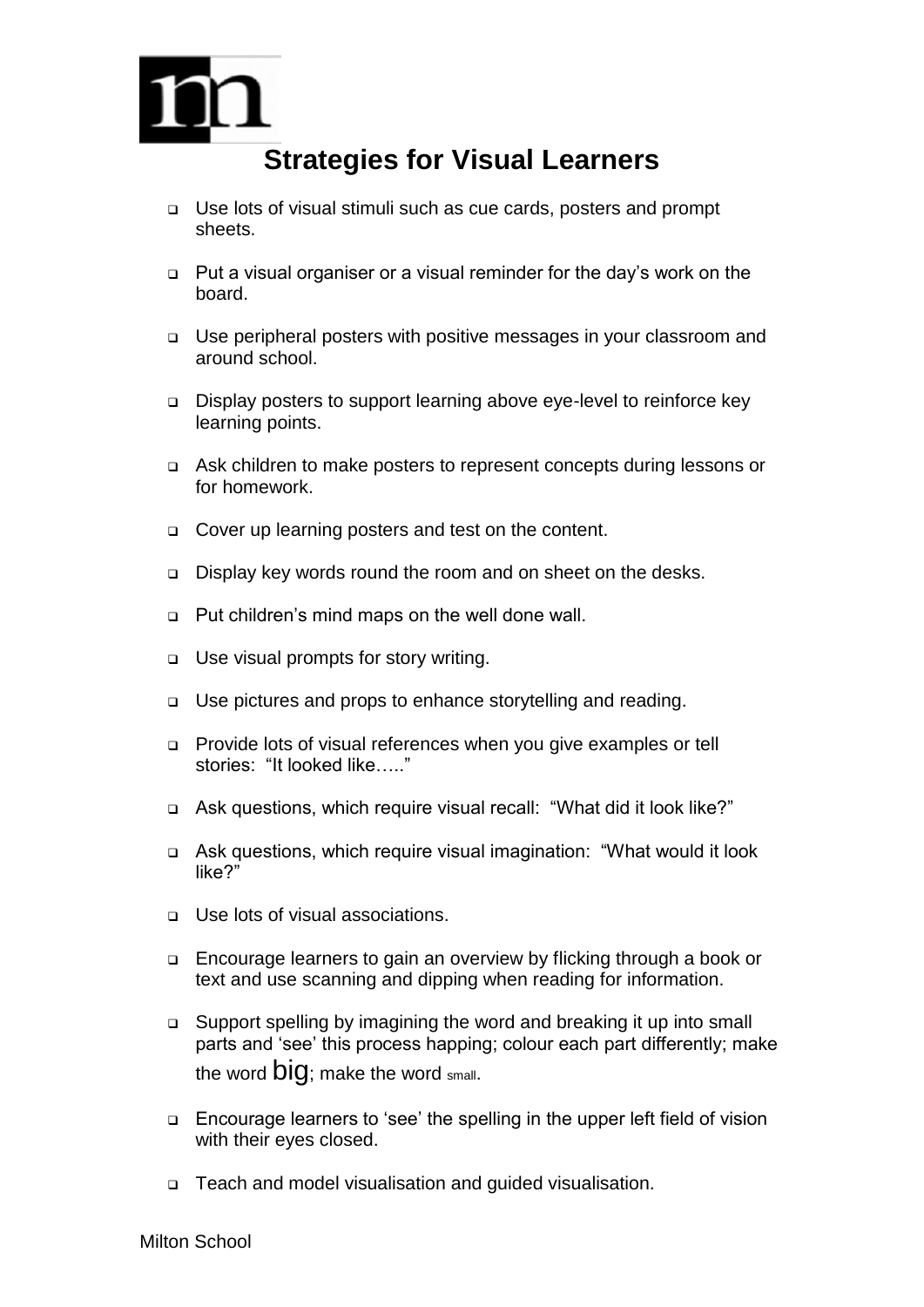

- Encourage learners to notice and draw attention to detail when 'chatter-boxing'. Help learners to remember how information 'looks' by teaching them to take structured notes using images, shape, space and colour.
- □ Use picture scaffolds for non-fiction writing.
- Use and display individual, group and class mind and learning maps.

## **Strategies for Auditory Learners**

- Establish Ground rules about noise levels in your classroom; use the clock face method.
- □ Teach and practise good listening.
- Use circle time (or similar approach) to practise active listening, give feedback and let learners practise asking questions.
- □ Use teacher selected music to complement learning activities.
- □ Keep your own classroom (and staffroom) talk positive.
- Ensure language is straight forward; avoid adult codes.
- $\Box$  Talk through the learning posters to reinforce key learning points.
- Use lots of language activities based on the keywords.
- Ask learners to talk through or present their learning maps from the work in progress or well done wall.
- Encourage learners to describe their planned writing out loud to a partner before starting their first draft.
- □ Make extensive use of singing, chanting and narrative verse.
- □ For KS2 pupils with reading difficulties encourage reading with a chronometer or background tape with a steady insistent rhythm.
- □ When reading aloud, make the voices of characters exaggerated, quirky, melodramatic and encourage learners to do the same.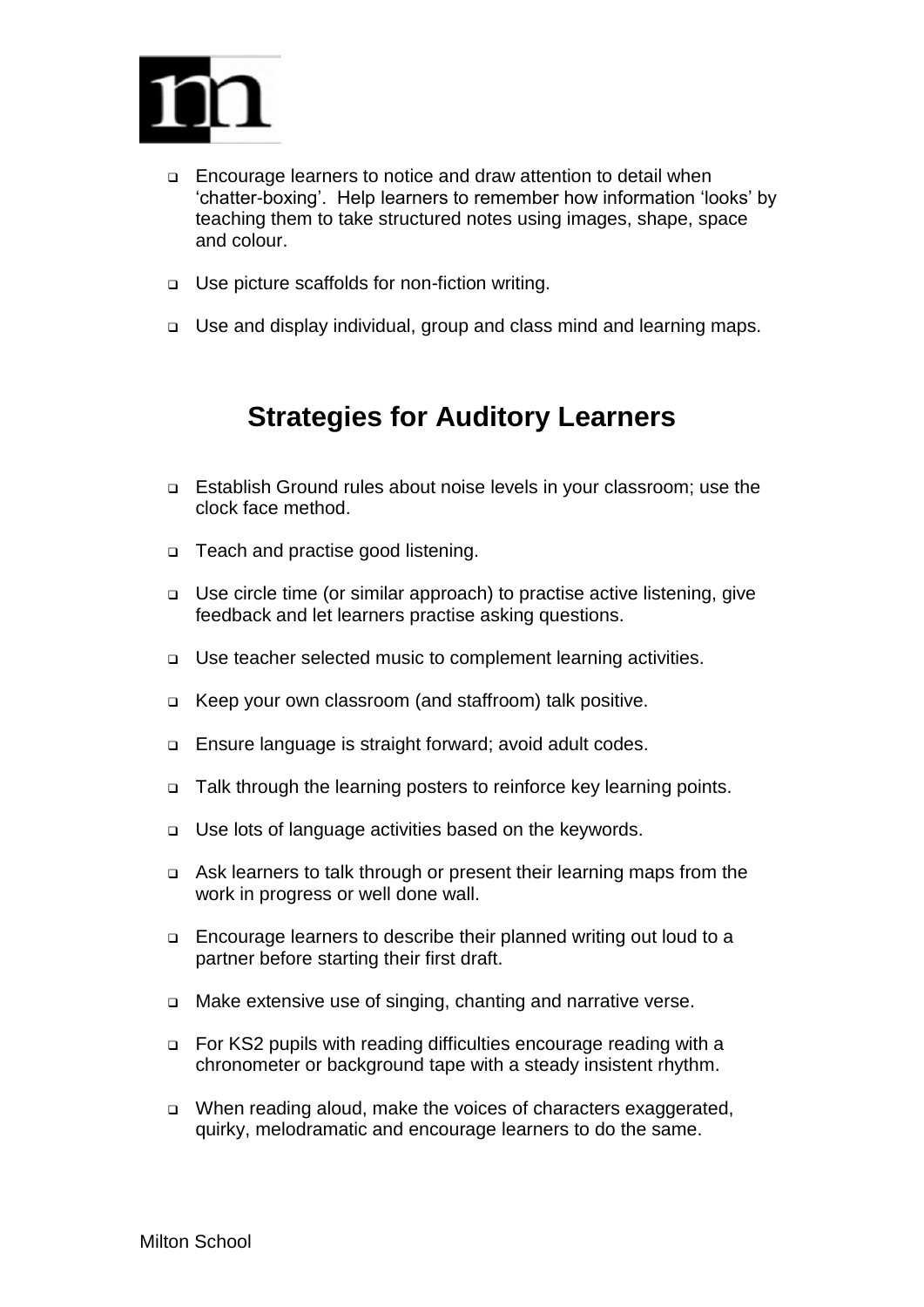

- Provide lots of auditory references when you give examples "It sounded like…."
- Ask questions through auditory recall: "What did it sound like?"
- Ask questions through auditory imagination: "What would it sound like?"
- Use lots of auditory associations.
- Encourage spelling by sounding the word and breaking it into smaller parts and hearing the process happen; change the sound of the word; high voice; low voice; fast; slow; cartoon voice.
- □ Encourage learners to say words slowly out loud and listen to each syllable as they say it.
- Teach and practise 'chatter-boxing' or pole-bridging'.
- $\Box$  In learning/coaching pairs take turns in giving only verbal instructions (particularly useful when using ICT).
- □ Encourage learners to talk through their mind or learning maps and explain them to others.

## **Strategies for Kinaesthetic Learners**

- □ Build in regular physical beaks.
- Use different parts of the classroom for different types of activity.
- Put a visual reminder for the day's work on the board and when you make reference to it use large and extravagant movement.
- Use lots of 'open' body language: avoid folded arms, shrugs, frowns and shaking your head in disapproval.
- □ Use Brain Gym strategies to reinforce learning and to rehearse motor skills such as handwriting.
- **Encourage learners to act things out.**
- □ Provide opportunities for pupils to learn by manipulating and doing.